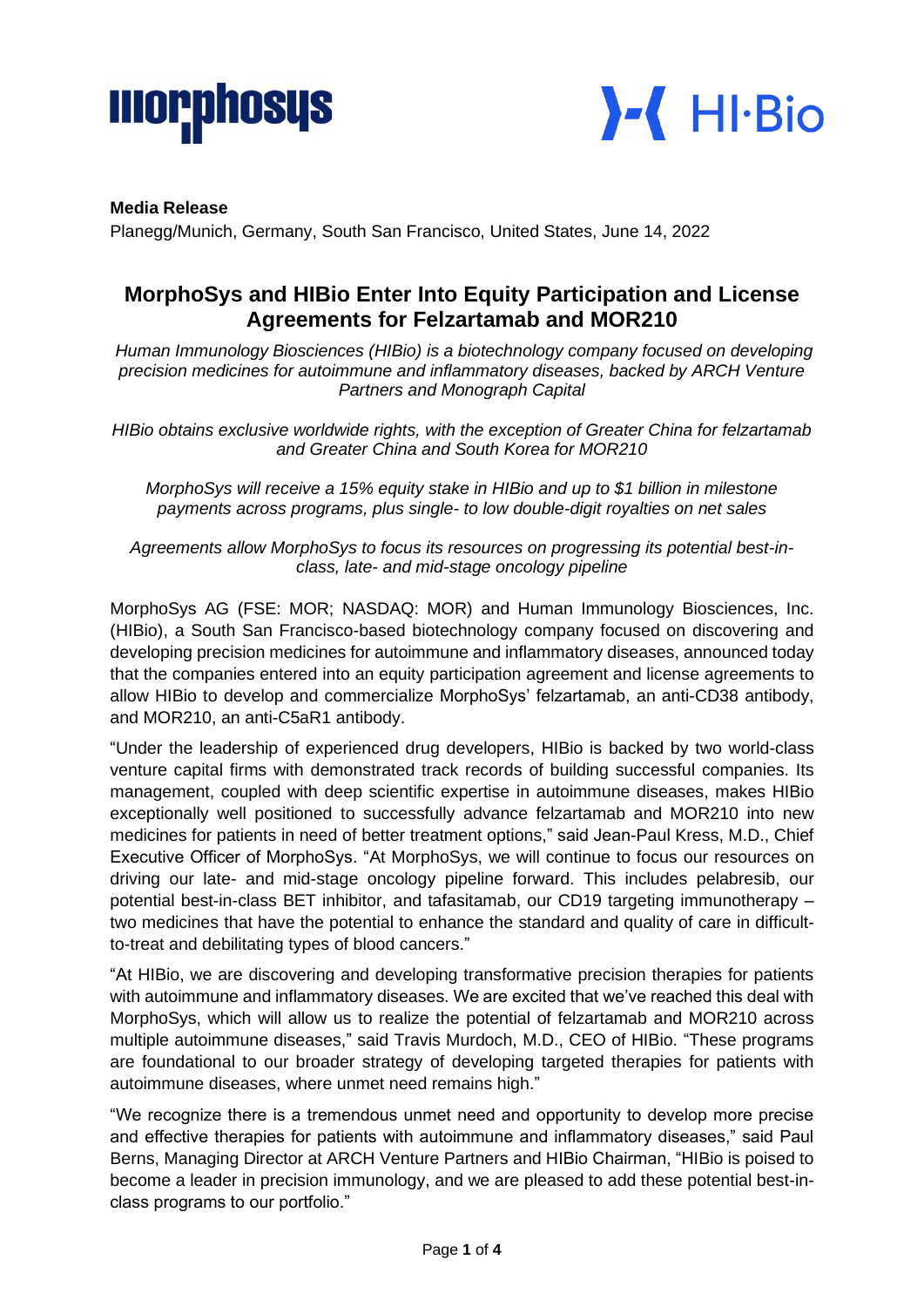Under the terms of the agreements, HIBio will obtain exclusive rights to develop and commercialize felzartamab and MOR210 across all indications worldwide, with the exception of Greater China for felzartamab and Greater China and South Korea for MOR210. As part of the agreements, MorphoSys will receive a 15% equity stake in HIBio, along with certain equity earn-in provisions and standard investment rights. MorphoSys will also be represented as a member of HIBio's Board of Directors. On achievement of development, regulatory and commercial milestones, MorphoSys will be eligible to receive payments from HIBio of up to \$1 billion across both programs, in addition to tiered, single- to low double-digit royalties on net sales of felzartamab and MOR210 and will be compensated for ongoing program expenses. HIBio will assume full responsibility for future development and commercialization expenses. Upon signing, MorphoSys also receives an upfront payment of \$15 million for MOR210.

Felzartamab, a novel therapeutic human monoclonal antibody derived from MorphoSys' HuCAL antibody library and directed against CD38, is being evaluated as a potential treatment for two kidney diseases, anti-PLA2R antibody-positive Membranous Nephropathy (aMN), and Immunoglobulin A Nephropathy (IgAN), where limited treatment options are available. There are two Phase 2 trials in aMN fully enrolled and underway, M-PLACE and NewPLACE, and a Phase 2 trial being conducted in IgAN, IGNAZ. First interim data from the M-PLACE study, presented in November 2021, demonstrated that felzartamab has the potential to rapidly and substantially reduce anti-PLA2R auto-antibody titers (a serological marker for aMN) in difficult to treat patients with aMN. MOR210 is a novel human antibody directed against C5aR1, the receptor of the complement factor C5a.

BofA Securities acted as the financial advisor to HIBio, and Goodwin Procter is serving as legal counsel to HIBio for this agreement.

### **About Felzartamab**

Felzartamab (MOR202) is a therapeutic human monoclonal antibody derived from MorphoSys' HuCAL antibody library and directed against CD38. In Membranous Nephropathy, long-lived plasma cells drive pathogenic antibody production, contributing to functional damage to the glomeruli in the kidney. By targeting CD38, felzartamab has the potential to deplete the CD38 positive plasma cells, which may ultimately improve clinical outcomes in a broad range of autoantibody driven diseases.

MorphoSys is currently evaluating the safety and efficacy of investigational felzartamab for patients with anti-PLA2R antibody-positive membranous nephropathy (M-PLACE and NewPLACE trial) and Immunoglobulin A Nephropathy (IGNAZ trial).

In 2017, MorphoSys entered into an exclusive regional licensing agreement with I-Mab Biopharma to develop and commercialize felzartamab in Greater China which encompasses Mainland China, Hong Kong, Macau, and Taiwan. I-Mab is evaluating felzartamab in relapsed/refractory multiple myeloma and Systemic Lupus Erythematosus.

Felzartamab is an investigational drug that has not yet been approved by any regulatory authorities.

#### **About MOR210**

MOR210 is a novel human antibody directed against C5aR1 derived from MorphoSys's HuCAL technology. C5aR1, the receptor of the complement factor C5a, is investigated as a potential new drug target in the field of autoimmune diseases and immuno-oncology. MOR210 has also been sublicensed to I-Mab Biopharma in Greater China and South Korea. I-Mab is investigating MOR210 as a treatment for relapsed or refractory advanced solid tumors. MOR210 is an investigational drug that has not yet been approved by any regulatory authorities.

### **About Pelabresib**

Pelabresib (CPI-0610) is an investigational selective small molecule designed to promote anti-tumor activity by inhibiting the function of bromodomain and extra-terminal domain (BET) proteins to decrease the expression of abnormally expressed genes in cancer. Pelabresib is being investigated as a treatment for myelofibrosis and has not yet been evaluated or approved by any regulatory authorities.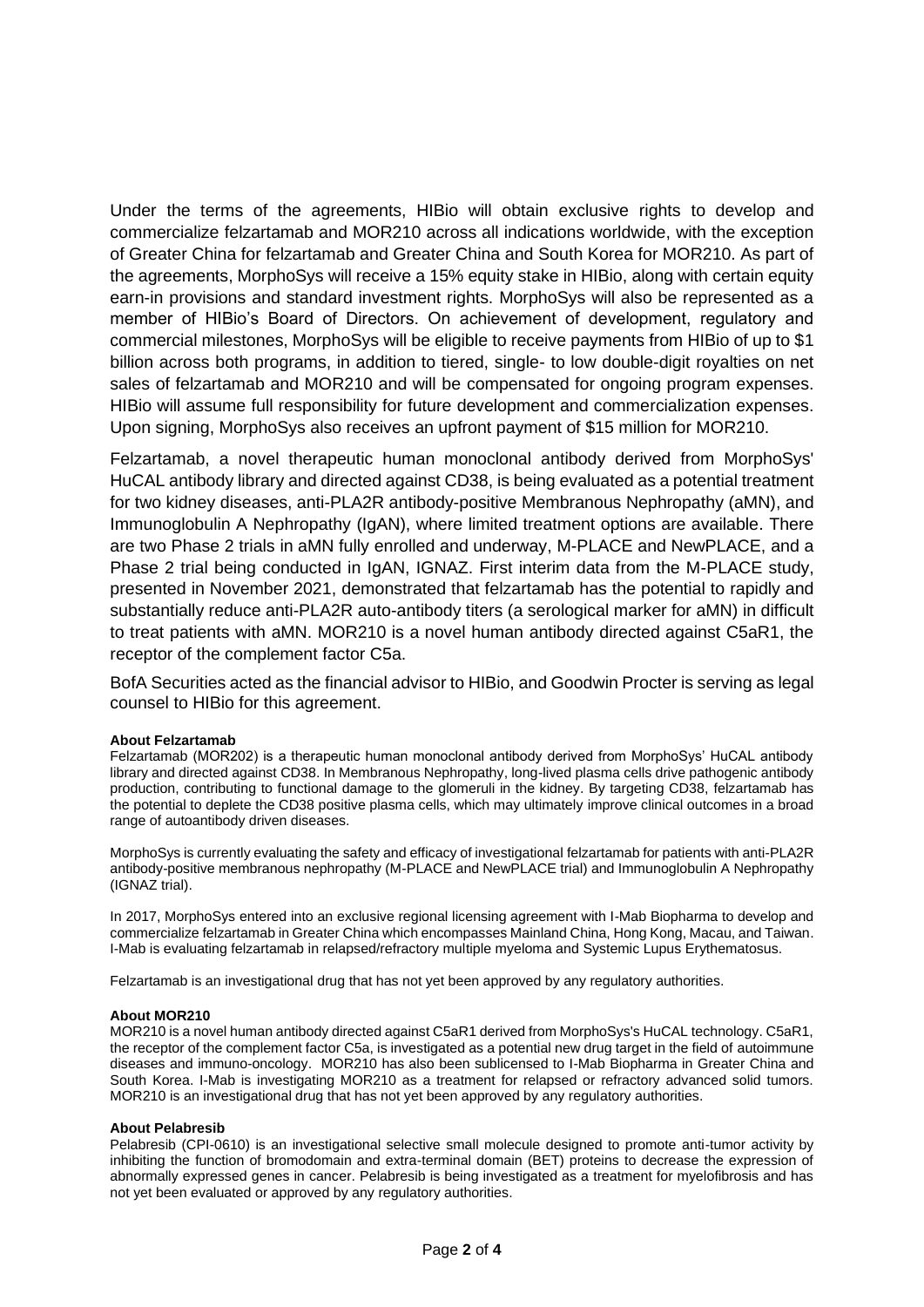#### **About Tafasitamab**

Tafasitamab is a humanized Fc-modified CD19 targeting immunotherapy. In 2010, MorphoSys licensed exclusive worldwide rights to develop and commercialize tafasitamab from Xencor, Inc. Tafasitamab incorporates an XmAb<sup>®</sup> engineered Fc domain, which mediates B-cell lysis through apoptosis and immune effector mechanism including Antibody-Dependent Cell-Mediated Cytotoxicity (ADCC) and Antibody-Dependent Cellular Phagocytosis (ADCP).

In the U.S., Monjuvi**®** (tafasitamab-cxix) is approved by the U.S. Food and Drug Administration in combination with lenalidomide for the treatment of adult patients with relapsed or refractory DLBCL not otherwise specified, including DLBCL arising from low grade lymphoma, and who are not eligible for autologous stem cell transplant (ASCT). This indication is approved under accelerated approval based on overall response rate. Continued approval for this indication may be contingent upon verification and description of clinical benefit in a confirmatory trial(s).

In Europe, Minjuvi**®** (tafasitamab) received conditional approval, in combination with lenalidomide, followed by Minjuvi® monotherapy, for the treatment of adult patients with relapsed or refractory diffuse large B-cell lymphoma (DLBCL) who are not eligible for autologous stem cell transplant (ASCT).

Tafasitamab is being clinically investigated as an immunotherapeutic option in B-cell malignancies in several ongoing combination trials.

Monjuvi**®** and Minjuvi**®** are registered trademarks of MorphoSys AG. Tafasitamab is co-marketed by Incyte and MorphoSys under the brand name Monjuvi**®** in the U.S. and marketed by Incyte under the brand name Minjuvi**®** in Europe, the UK and Canada.

XmAb**®** is a registered trademark of Xencor, Inc.

#### **About MorphoSys:**

At MorphoSys, we are driven by our mission: *More life for people with cancer*. As a global commercial-stage biopharmaceutical company, we use groundbreaking science and technologies to discover, develop, and deliver innovative cancer medicines to patients. MorphoSys is headquartered in Planegg, Germany, and has its U.S. operations anchored in Boston, Massachusetts. To learn more, visit us at [www.morphosys.com](http://www.morphosys.com/) and follow us on [Twitter](https://twitter.com/morphosys) and [LinkedIn.](https://www.linkedin.com/company/morphosys/)

#### **About HIBio:**

Human Immunology Biosciences, Inc. (HIBio) is a biotechnology company focused on discovering and developing precision medicines for people suffering from autoimmune and inflammatory diseases. HIBio was incubated with ARCH Venture Partners, one of the largest early-stage technology venture firms in the United States, and Monograph Capital, a San Francisco and London based life sciences investment firm. To learn more about HIBio, visit us at [www.hibio.com.](http://www.hibio.com/)

#### *MorphoSys Forward Looking Statements*

*This communication contains certain forward-looking statements concerning the MorphoSys group of companies. The forward-looking statements contained herein represent the judgment of MorphoSys as of the date of this*  release and involve known and unknown risks and uncertainties, which might cause the actual results, financial *condition and liquidity, performance or achievements of MorphoSys, or industry results, to be materially different from any historic or future results, financial conditions and liquidity, performance or achievements expressed or implied by such forward-looking statements. In addition, even if MorphoSys' results, performance, financial condition and liquidity, and the development of the industry in which it operates are consistent with such forwardlooking statements, they may not be predictive of results or developments in future periods. Among the factors that may result in differences are that MorphoSys' expectations may be incorrect, the inherent uncertainties associated with competitive developments, clinical trial and product development activities and regulatory approval requirements, MorphoSys' reliance on collaborations with third parties, estimating the commercial potential of its development programs and other risks indicated in the risk factors included in MorphoSys' Annual Report on Form 20-F and other filings with the U.S. Securities and Exchange Commission. Given these uncertainties, the reader is advised not to place any undue reliance on such forward-looking statements. These forward-looking statements speak only as of the date of publication of this document. MorphoSys expressly disclaims any obligation to update any such forward-looking statements in this document to reflect any change in its expectations with regard thereto or any change in events, conditions or circumstances on which any such statement is based or that may affect the likelihood that actual results will differ from those set forth in the forwardlooking statements, unless specifically required by law or regulation.*

### *For more information, please contact:*